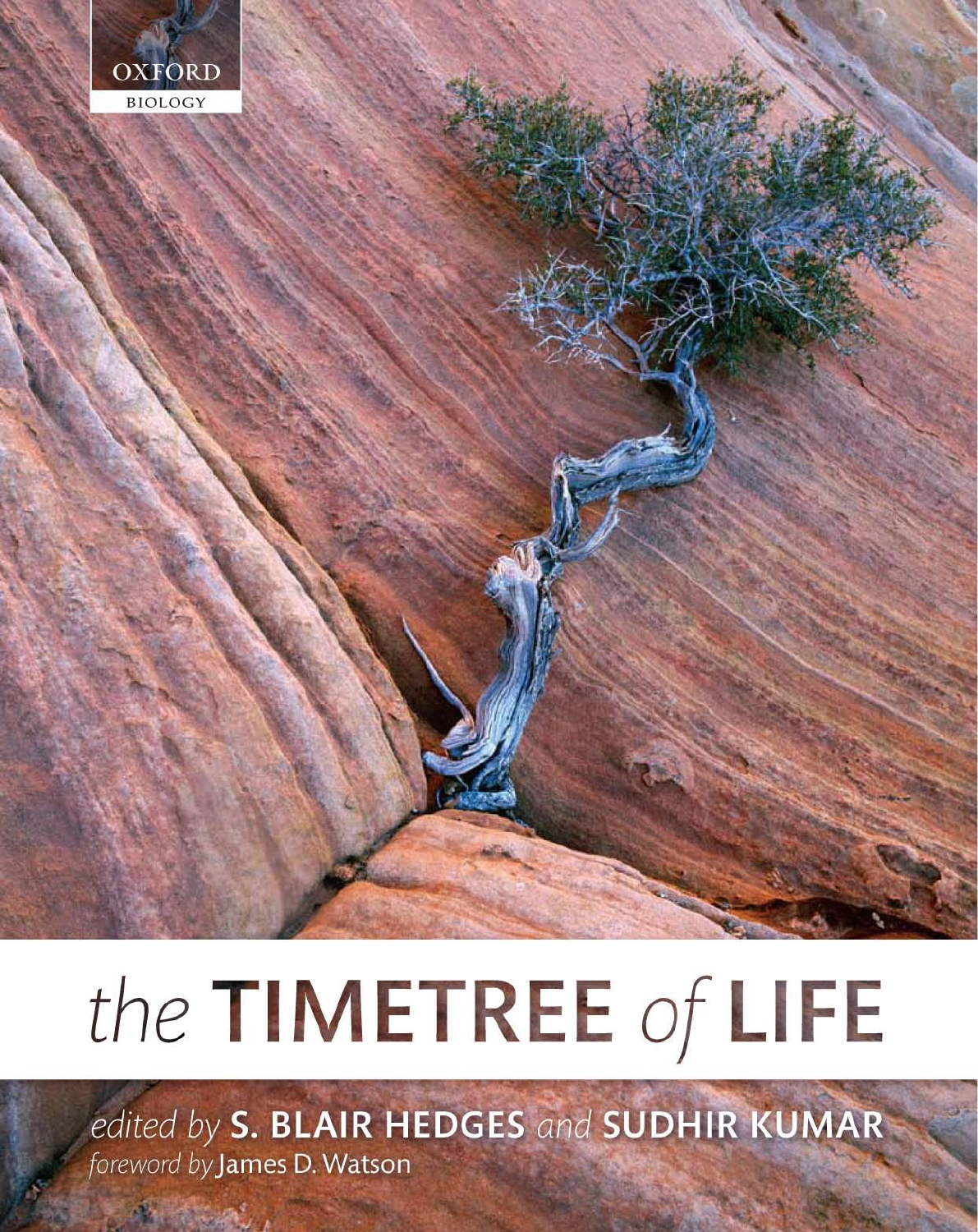# **Sturgeons and paddlefishes (Acipenseriformes)**

### *Zuogang Peng*a,d,*\*, Rui Diogo*<sup>b</sup>*, Arne Ludwig*<sup>c</sup> *, and Shunping He*<sup>a</sup>

alnstitute of Hydrobiology, The Chinese Academy of Sciences, Wuhan, 430072, China; <sup>b</sup>Department of Anthropology, The George Washington University, Washington, DC, 20052, USA; <sup>c</sup>Department of Evolutionary Genetics, Leibniz-Institute for Zoo and Wildlife Research, Alfred-Kowalke-Street 17, 10315 Berlin, Germany; dPresent address: School of Biology, Georgia Institute of Technology, Atlanta, GA 30332, USA

\*To whom correspondence should be addressed (pengzuogang@ gmail.com)

# Abstract

The Order Acipenseriformes includes 25 living sturgeon species and two living paddlefish species, which are commonly considered "living fossils." Phylogenetic analyses have supported two morphological divisions within acipenseriforms, Polyodontidae (paddlefishes) and Acipenseridae (sturgeons). Divergence times from molecular data range from 184 million years ago (Ma) to 114 Ma, although the oldest time is considered to be the most reliable and is in better agreement with the fossil record. The molecular estimates and fossil record suggest that the major lineages of Acipenseriformes diversified in the Jurassic and early Cretaceous (~180–100 Ma), probably associated with continental breakup.

The extant sturgeons (Acipenseridae, containing four genera—*Acipenser*, *Huso*, *Pseudoscaphirhynchus*, and *Scaphirhynchus*) and paddlefishes (Polyodontidae, containing two monospecific genera-*Polyodon* and *Psephurus*) with some extinct families form a monophyletic group of the ray-finned fishes, the Order Acipenseriformes. Sturgeons are diagnosed by presenting five rows of bony scutes or plates on their body, four barbels in front of mouth, and absence of teeth in adults. Paddlefishes are diagnosed by their paddle-like snout, absence of large scutes on their body, and minute barbels on their snout (*1*). Additionally, *Polyodon* is best known for its filtered-feeding habit based on numerous thin, elongate gill rakers unique to them among sturgeons and paddlefishes (2).

Acipenseriforms only inhabit the Northern Hemisphere, and the present biogeographic distribution of the extant species of this group reflects ancient relationships among fish faunas of Europe, Asia, and North America. Extant representatives are in two families with six genera and 27 species. Here, we review the relationships and divergence times of the major groups of acipenseriforms (Fig. 1).

Until recently, our knowledge of the phylogenetic relationships of sturgeons and paddlefishes was mainly based on anatomical stu dies (*3, 4*). Researchers u su ally agree that the diversification of the living acipenseriforms may go back to the Jurassic, where sturgeons and paddlefishes were already diversified (5).

The first comprehensive study (6) using molecular data, partial sequences of the mitochondrial genes *cytochrome b* (*cyt b*), *16S rRNA*, and *12S rRNA*, drew three major conclusions: the Pallid Sturgeon, *Scaphirhynchus albus*, was suggested as the closest species to all species of *Acipenser* and *Huso*; the two *Huso* species were embedded within *Acipenser*; and three major clades were proposed. Those clades were *Acipenser sturio-Acipenser oxyrinchus*, *Acipenser schrenckii*–*Acipenser transmontanus*, and all Ponto-Caspian species plus *Acipenser dabryanus* and *Acipenser brevirostrium*. However, these conclusions were tentative due to both limited taxa sampling as well as use of relatively short, partly nondiagnostic, gene fragments.

More recently, studies using combined DNA data sets (4012 bp) from five (7) mitochondrial genes (cyt *b*, 12S rRNA, cytochrome c oxidase subunit II, *tRNA*<sub>Asp</sub>, and *tRNA*<sub>*Phe</sub>*) and two (8) mitochondrial gene regions</sub> (*16S rRNA* and *NADH5*) and comprehensive taxonomic coverage resulted in five well-supported conclusions: (i) the two species of paddlefish form a monophyletic clade;



Fig. 1 A juvenile Shortnose Sturgeon from North America, *Acipenser brevirostrum*. Credit: M. H. Sabaj.

Z. Peng, R. Diogo, A. Ludwig, and S. He. Sturgeons and paddlefishes (Acipenseriformes). Pp. 332-334 in *The Timetree of Life*, S. B. Hedges and S. Kumar, Eds. (Oxford University Press, 2009).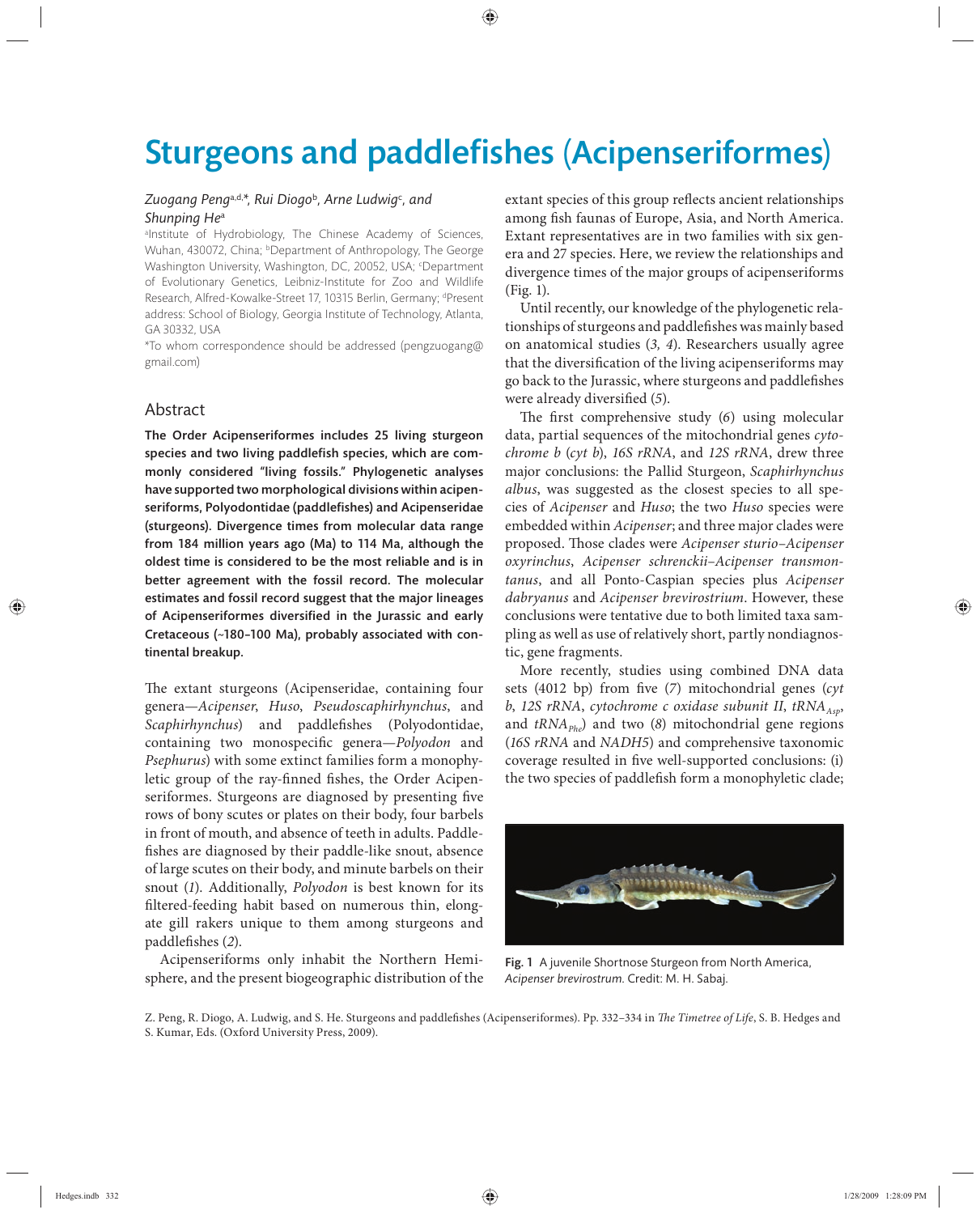

Fig. 2 A timetree of sturgeons and paddlefishes (Acipenseriformes). Divergence times are shown in Table 1. Abbreviations: Ng (Neogene) and K (Cretaceous).

(ii) *Acipenser* and *Scaphirhynchus* form a monophyletic assemblage, the Acipenseridae, the most basal position within them remains unresolved, held either by the genus *Scaphirhynchus* or by the clade containing the sea sturgeons (*A. oxyrinchus* and *A. sturio*); (iii) the two species of *Huso* are embedded within the genus *Acipenser*; (iv) there are two monophyletic groups within the *Acipenser/ Huso* assemblage closely correlated to their geographic distribution—the Atlantic clade and the Pacific clade; and (v) the three species of *Pseudoscaphirhynchus* are clu stered within the Atlantic clade of *Acipenser*/*Huso* (*7, 9, 10*).

Only one study has estimated divergence times among major groups of acipenseriforms in a comprehensive manner so far. Based on complete mitochondrial genome data and using the Bayesian relaxed molecular clock method (*10*), the estimated origin time for Acipenseriformes was at 390 million years ago (Ma) with a 95% credibility interval of 414–362 Ma, and the estimated time for splitting between sturgeons and paddlefishes was at 141 Ma with a 95% credibility interval of 160–132 Ma (Table 1). This latter time estimate was similar to estimates from two data sets presented in another study, 114 Ma and 145 Ma (*11*). Using more taxa but only one gene (*cyt b*), the estimate for the sturgeon-paddlefish split was somewhat older, 184 Ma (*10*).

The divergence time of the two families shown in the timetree (Fig. 2),  $184$  Ma, reflects the recent estimate based on *cyt b*, which is in better agreement with the fossil record (*10*). Together with a more detailed timetree of species relationships based on *cyt b* (*10*), and the fossil record, this suggests that most of the major splits in Acipenseriformes occurred during the Jurassic and early Cretaceous,  $~180-100$  million years ago. These splits were most probably related to the continental breakup. Within the Polyodontidae clade the Chinese Swordfish (*Pseudoscaphirhynchus gladius*), with a limited distribution in Yangtze River, splits with the Mississippi Paddlefish (*Pseudoscaphirhynchus spathula*), which also has a limited distribution in the Mississippi–Missouri basin, at ~68 Ma. Within the Acipenseridae, the divergence time between the *A. oxyrinchus–A. sturio* cluster and the rest of the acipenserids appears as ~172 Ma; the divergence time between *Scaphirhynchus* and the *Acipenser*/ *Huso* assemblage appears as about 151 Ma; the divergence time between the Pacific and the Atlantic clades appears as about 121 Ma (*10*).

Acipenseriformes has existed at least since the early Jurassic (~200 Ma), and all fossil and recent taxa are from the Holarctic biogeographic region (2). The Atlantic and Pacific Oceans seemingly began to open during the Jurassic and have continued opening during the Cretaceous. About 120 million years ago, the Tethys Sea shrank further, eventually becoming the Black, Caspian, and Aral Seas (12). These geological events appear to have played an important role in acipenseriform diversification and evolution (6, 10). In summary, the acipenseriform timetree shows Jurassic to mid-Cretaceous diversification of sturgeons and paddlefishes, which is indirectly supported by fossil evidence (*3, 4, 13*) and is consistent with continental movements and paleogeography.

#### Acknowledgment

Support was provided by National Natural Science Foundation of China (NSFC) to Z.P. and S.H.

## References

- 1. J. S. Nelson, *Fishes of the World*, 4th ed. (John Wiley & Sons, New Jersey, 2006).
- 2. W. Bemis, E. Findeis, L. Grande, *Environ Biol. Fish* **48**, 25 (1997).
- 3. L. Grande, W. E. Bemis, *J. Vertebr. Paleontol.* **11**, 1 (1991).
- 4. L. Grande, W. E. Bemis, in *Interrelationships of Fishes*, M. L. J. Stiassny, L. R. Parenti, G. D. Johnson, Eds. (Academic Press, New York, 1996), pp. 85–115.